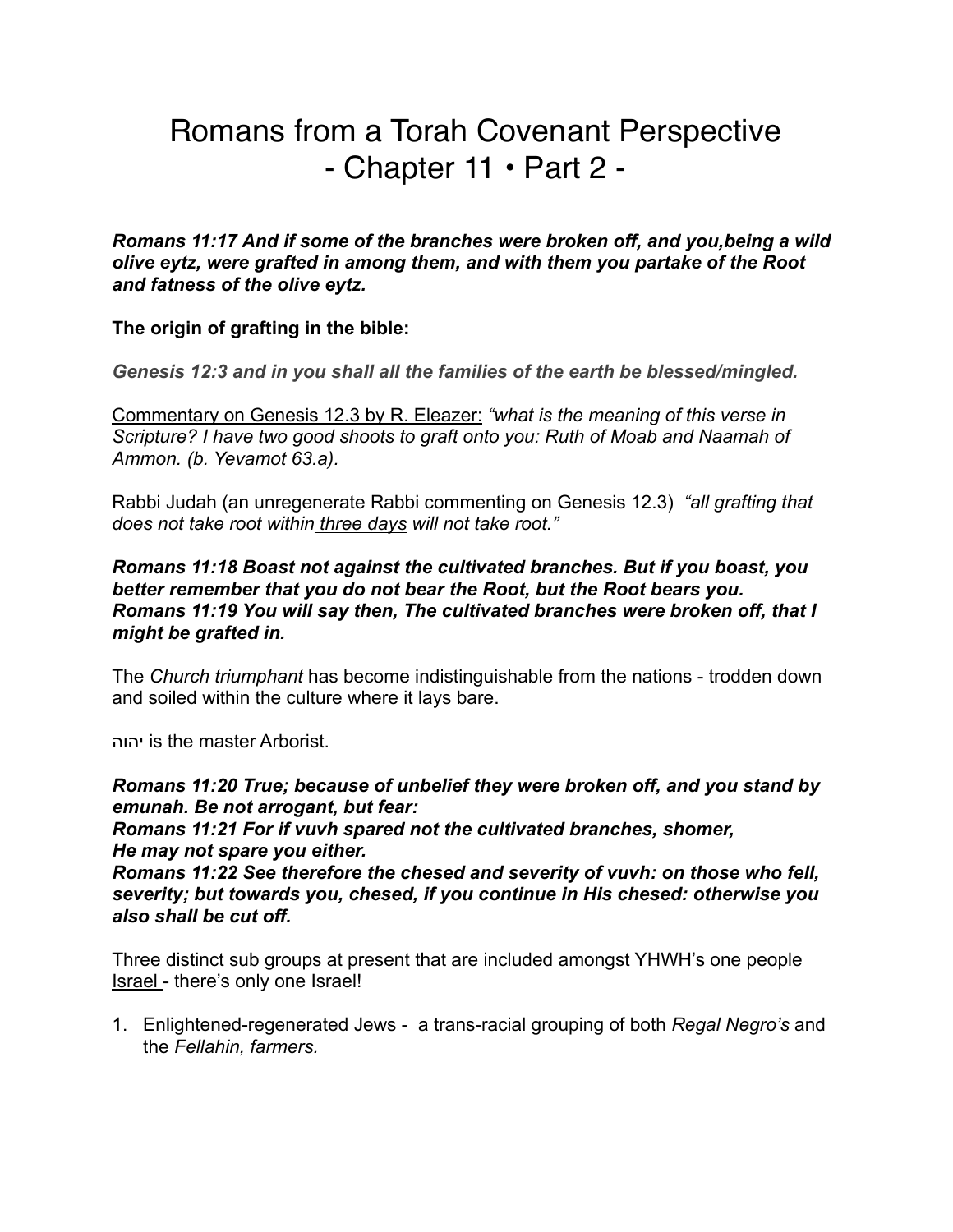- 2. Dispersed Ephraim-Israel often found mixed within the Anglo Saxon nations the wild olive branches which have been grafted into the cultivated olive tree.
- 3. Unregenerate Jews both the Negro and the Palestinian fellahin, the natural branches which have been broken off the cultivated olive tree and trampled by Mohammed - laid waste to Islam - a bare tree - unable to produce fruit.

The Ashkenazi are *NOT* natural branches of the olive tree as is commonly taught; but an invasive species from the Caucasian Alder (*Alnus subcordata*) a broken Turkic branch; and the Negro Mohammedan's are but another invasive species; fallen branches from the Black Alder (*Alnus glutinosa*). All originating in the Caspian Hyrcanian forest.

Note: this is an exercise in horticultural analogy and anthropology, don't let the low minded make this into a Zio-socialist *cause celebre.* 

## *Romans 11:23 And they also, if they abide not still in their unbelief, shall be grafted in: for vuvh is able to graft them in again.*

*Romans 11:24 For if you were cut out of the olive eytz which is uncultivated, and were grafted contrary to nature into a tov olive eytz: how much more shall these, who are the cultivated branches, be grafted into their own olive eytz as well?* 

*Romans 11:25 For I would not, Yisraelite brothers, that you should be ignorant of this mysterious secret, lest you should be wise in your own pride and conceit; that partial blindness/hardneing has happened to Yisrael, until the fullness of the nations–the melo hagoyim–comes in.*

Beware of the translators value judgement of V.25.

Is it?

- a) *'a partial hardening has happened to Israel.'* Or…..
- *b) 'hardening has come upon part of Israel.'*

*"Meros" "part/partial.'* Should it be approached as an adverb? (a) or a noun? (b)

a) an adverbial approach is correct because it gets Paul's point across; that he's concerned with the whole lump, *NOT* just a few individuals; or crumbs here and there.

The unified whole (unified by Yahusha) is partially blind; *NOT* that only a part is blind.

**U***ntil the fullness of the nations–the melo hagoyim–comes in.*

*Romans 11:26 And so kol Yisrael shall be saved: as it is written, There shall come out of Tzion the Deliverer, and shall turn away wickedness from Yaakov:*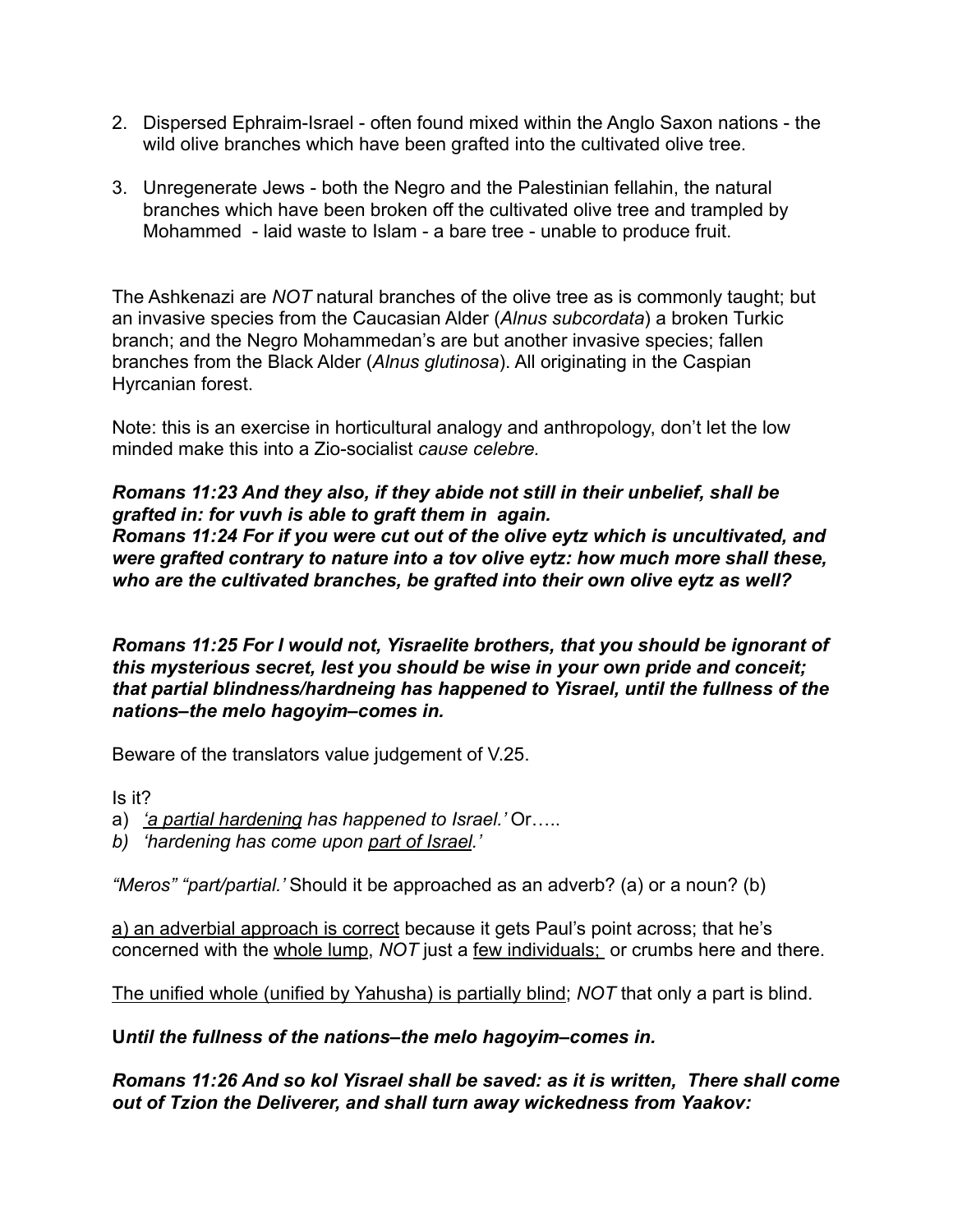*Romans 11:27 For this is My brit with them, when I shall take away their sins.* 

The tree budded, blossomed and grew into Israel, *yes,* but it was planted in Genesis 12.3!

*Romans 11:28 As concerning the gospel, they are enemies for your sakes: but as far as being the chosen people, they are beloved for the sake of the fathers. Romans 11:29 For the gifts and calling of vuvh are without repentance.* 

*Romans 11:30 For as you in times past have not believed vuvh, yet have now obtained mercy through their unbelief: Romans 11:31 Even so have these also now not believed, that through your mercy they also may re-obtain mercy/rachamim.* 

*Romans 11:32 For vuvh has put all Yisrael in various forms of unbelief, that He might have mercy/rachamim upon kol Yisrael.* 

*Romans 11:33 O the depth of the riches both of the wisdom and knowledge of vuvh! How unsearchable are His judgments, and His ways past finding out!* 

*Romans 11:34 For who has really known the mind of the Master vuvh? Or, who has been His advisor? Romans 11:35 Or, who has first given anything to Him, in order to receive something back from Him? Romans 11:36 For from Him, and through Him, and to Him, are all things: to whom be glory le-olam-va-ed. Amein.*

**Error:** an olive tree with natural branches of the Jewish people, a Jewish olive tree. To teach that the olive tree of Romans chapter 11 is Jewish and that the branches that are grafted in are gentiles, is false!

The two olive trees of Zechariah 4. The unsolved mystery contained in Chapter 4 of Zechariah.

*Zechariah 4:3 two olive-trees are by it, one on the right of the bowl, and one on its left…..what are these? …..V.11 And I answer and say unto him, 'What are these two olive-trees, on the right of the candlestick, and on its left?'And I answer a second time, and say unto him, 'What are the two branches of the olive trees that, by means of the two golden pipes, are emptying out of themselves the oil?'And he speaketh unto me, saying, 'Do you not know what these are?' And I say, 'No, my lord.'And he saith, 'These are my two anointed ones, who are standing by the Master of the whole earth.'*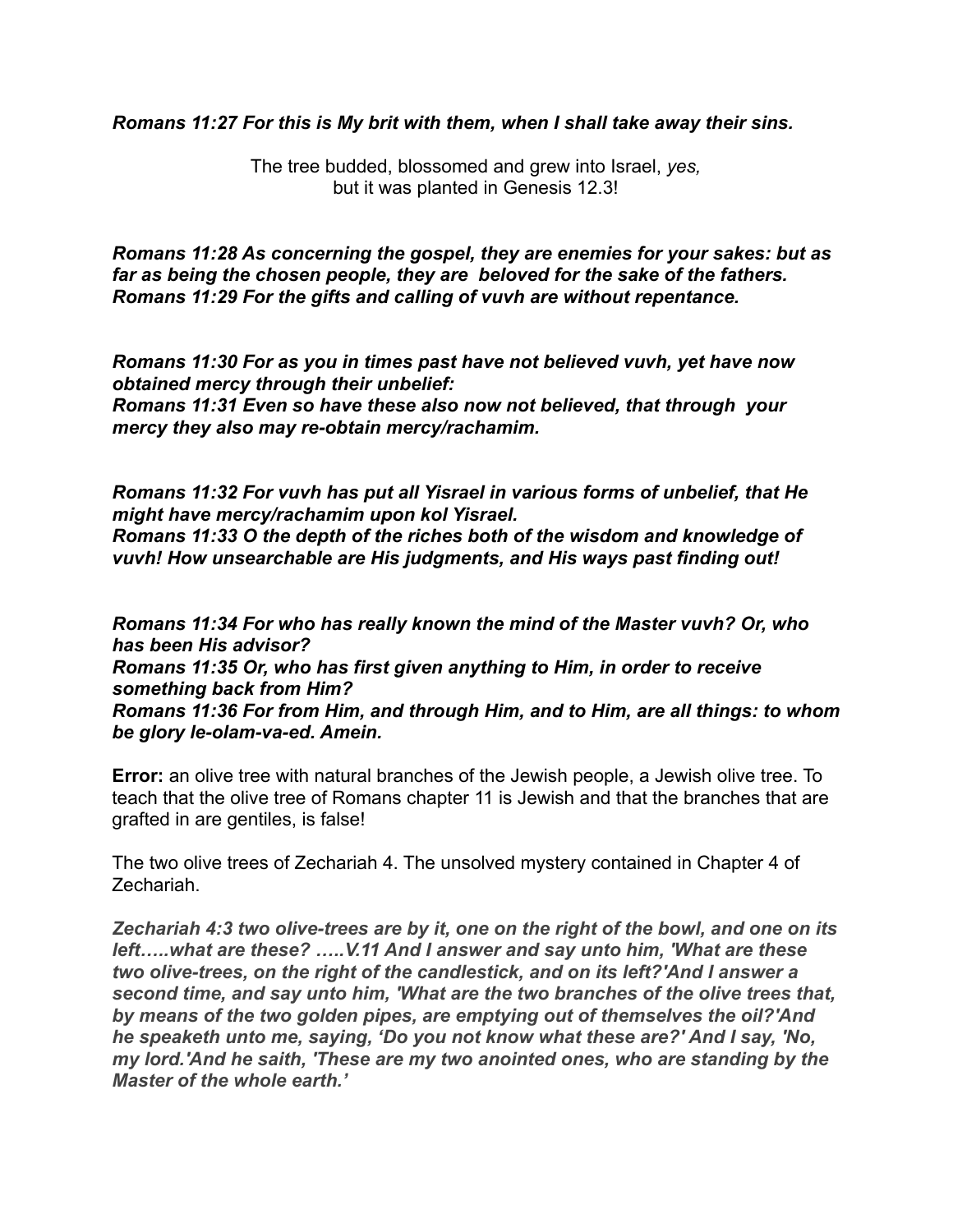*Leviticus 7:36* Who's YHWH's anointed one that turned into two - two houses: *Which יהוה commanded to be given them of the children of Israel, in the day that he anointed them, by a statute for ever throughout their generations*. The anointing is always over Israel.

The blind leading the blind. Asked what are the these, in regard to the two houses of Israel, most answer, *'I don't know'.* 

The heavenly vision never having been revealed to him.

 The two olive trees are the Two Houses of Israel (Isaiah 8:14, Jeremiah 31:31, Jeremiah 11:16-17), Two Nations (Ezekiel 35:10), Two Chosen Families (Jeremiah 33:24), Two Backslidden Sisters (Ezekiel 23:2-4), Two Olive Branches (Zechariah 4:11-14, Jeremiah 11:16-17), Two Sticks (Ezekiel 37:15-28), Two Witnesses (Revelation 11:3-4), Two Lamp Stands (Revelation 11:3),Two Spies from Efrayim and Judah (Numbers 13:6), Two Congregations (Revelation 1:20).

*Jeremiah 11:16 An olive, green, fair, of goodly fruit,' Hath יהוה called thy name, At the noise of a great tumult He hath kindled fire against it, And broken have been its thin branches. And יהוה of Hosts, who is planting thee, Hath spoken evil concerning thee, For the evil of the house of Israel, and of the house of Judah, That they have done to themselves, To provoke Me to anger, to make perfume to Baal.*

In Jeremiah 11 verse 16, יהוה named the olive tree of His planting.

The olive tree consists of all Israel (Efrayim and Judah). The non-Israelites are strangers dwelling in Israel through the redemptive work of Messiah, they've received a reprieve and a new life in the one olive tree, One New Man!

Branches from both houses were cut off to make room for the strangers to graft in. YHWH discovered evil in both houses and decided to cut off branches from both houses, with great tumult and fire.

After their division into two houses, Yahuwah would further the discipline by cutting off all the branches of both trees via fire.

Yahuwah planted one Israel that became two nations through division and eventually both nations were laid bare before all the nations, as branches both natural and unnatural or cultivated and uncultivated were cut off.

Israel, which since 921 BCE includes two divided houses.l.

*Jeremiah 2:18-21 18 And now why have you taken the road to Egypt, to drink the mayim of Sihor? Or why do you take the road of Ashshur, to drink the water of the river? 19 Your own wickedness shall correct you, and your backslidings shall*